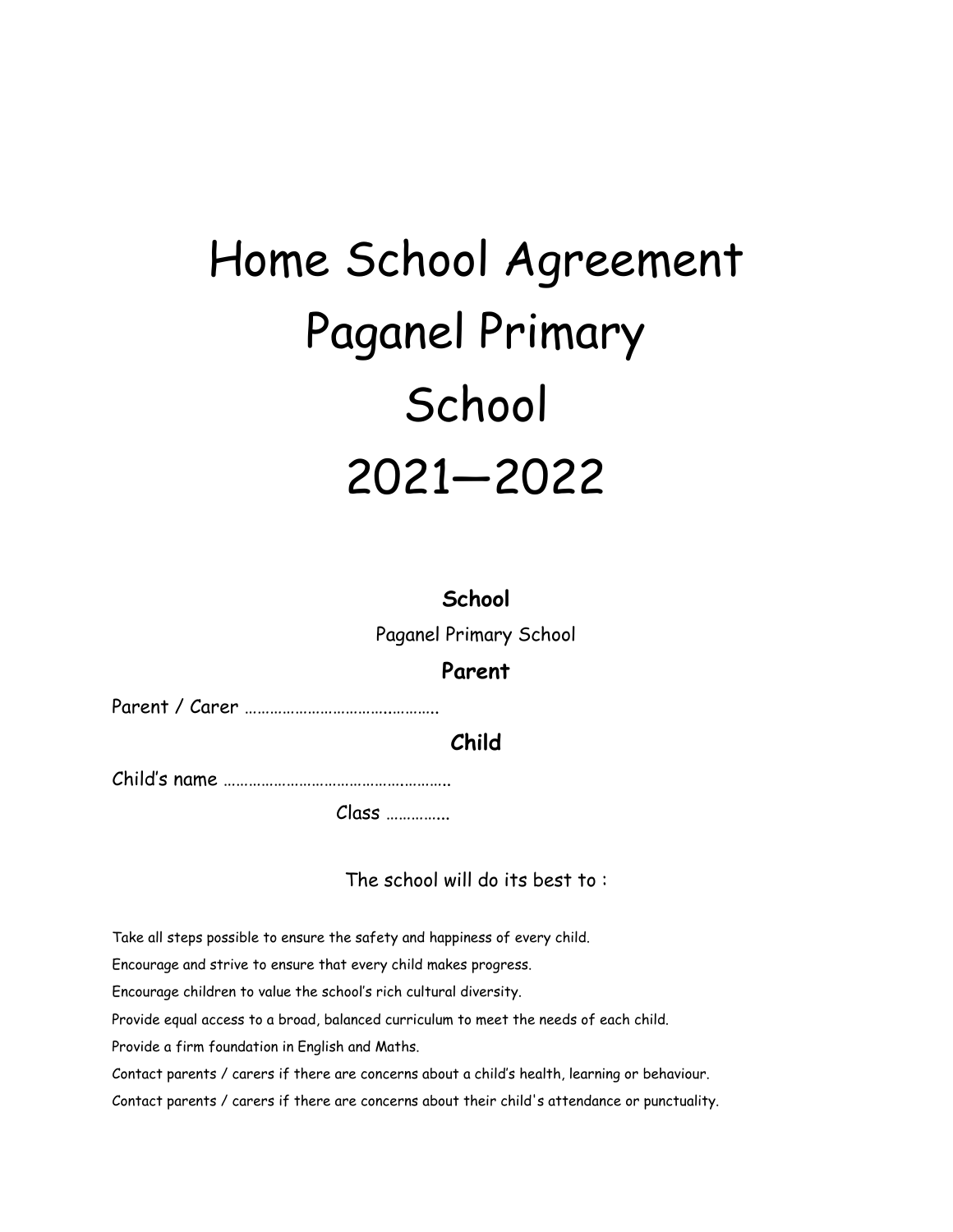Inform children, parents / carers about what teachers aim to teach each term.

Provide regular home learning opportunities.

Endeavour to be open, professional and welcoming at all times and offer opportunities for parents / carers to become involved with the life of the school.

Develop your child's ability to become a responsible member of the school and wider community (be a positive citizen).

Provide enrichment to your child's school experience through a variety of opportunities.

## Bullet point 8

## To help my child at school, I will do my best to:

Make sure my child attends school regularly and on time. I will collect my child on time at the end of the day. I will not take them out / go on holiday during term time.

Ensure the school has up to date contact details so parents/carers can be contacted in case of emergency.

Inform the school as soon as possible of the reason for lateness or absence. I will provide a medical note or doctor's card for any medical appointments.

Ensure all required medical equipment e.g. inhalers are in school and that my child takes all necessary medication ahead of coming to school, where needed.

Make sure my child is wearing correct school uniform and PE kit in line with school policy, bringing swimming kit where needed.

Let school know if there are problems or concerns that may affect my child's learning or behaviour.

Ensure money to be paid to school is paid on time e.g. dinner money, trip money.

Set a good example in my behaviour, language and manners, especially in the playground and in / around the school premises.

Support my child with reading and other home learning opportunities.

Attend Parents' Evenings and other meetings about my child's learning /progress.

Drive carefully around school and park with consideration to others.